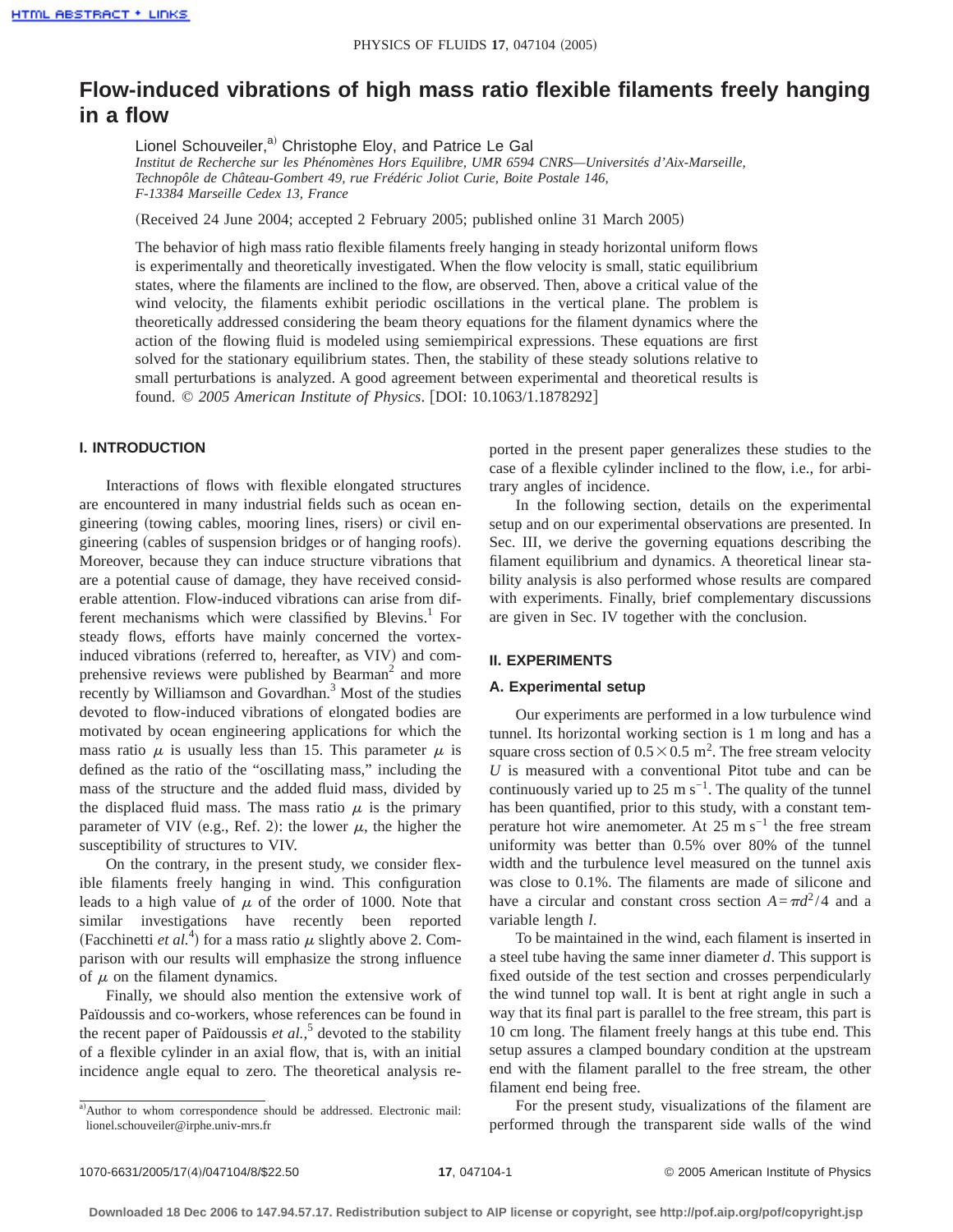

FIG. 1. Superimposed views of steady states of the filament *l*=12 cm, *d* =1.2 mm for *U* from 0 to 13.6 m s<sup>-1</sup> (*U*=0.0, 1.1, 2.2, 3.4, 4.5, 6.0, 7.5, 9.5, 11.5, and 13.6 m s<sup>-1</sup>, flow from right to left). FIG. 2. Experimental thresholds  $U_c$  for the appearance of flapping as func-

tunnel test section. Images are captured with a video camera operating at 60 Hz and then processed to get quantitative results. For instance, the flapping frequencies of the filament are obtained by a fast Fourier transform (FFT) analysis of space-time images.

All the filaments are made of silicone with a Young's modulus *E*=2.5 MPa. Their flexural rigidity is *EI* where *I*  $=\pi d^4/64$ . Extensive experiments are carried out for filaments of diameters  $d=1.2$  and 1.8 mm, but some measurements have been validated with filaments of diameter *d*  $=1.6$  mm. The length *l* of these filaments is varied up to about 30 cm. The density  $\rho$  of silicone is about 950 kg m<sup>-3</sup> and experiments are performed at a temperature close to 20 °C in such a way that the values  $v_{fl}$ =15 × 10<sup>-6</sup> m<sup>2</sup> s<sup>−</sup> and  $\rho_f$ =1.2 kg m<sup>-3</sup> are considered for the kinematical viscosity and density of the flowing air, respectively. This results in a mass ratio  $\mu$  of about 800. Note that for a nonconfined cylinder the added fluid mass is equal to the displaced fluid mass (see the detailed analysis of Lopes *et al.*<sup> $\bar{6}$ </sup>) in such a way that the mass ratio simply writes  $\mu = (\rho + \rho_f)/\rho_f$ .

### **B. Experimental observations**

The first experiment consists in gradually increasing the free stream velocity  $U$  for a given filament (i.e., for given  $d$ and *l*). For low wind velocities, the filament appears to be stationary. Then, when *U* exceeds a well-defined critical value  $U_c$ , it exhibits a flapping motion. A visual inspection reveals that this motion takes place in a vertical plane, at least for the wind velocities considered here.

The static equilibrium positions mainly correspond to the balance between the gravity force and the fluid load. Therefore they depend on the flow velocity *U*. Figure 1 presents superimposed views of steady positions of a filament of diameter  $d=1.2$  mm, length  $l=12$  cm and for ten values of *U* ranging from 0 to 13.6 m s<sup>-1</sup>. For this particular filament, we find  $U_c$ =13.7 m s<sup>-1</sup>. For all these static equilibria, the filament axis is totally contained in a vertical plane (parallel to gravity and free stream). As  $U$  is increased, the filament tends to align with the free stream, so its incidence angle



tion of the filament length  $l$  for  $d=1.2$  mm  $(+)$  and 1.8 mm  $(()$ .

decreases. Moreover, images of Fig. 1 show that except close to the clamped end, the filament is nearly rectilinear.

Unsteady behavior of the filament spontaneously takes place when the free stream velocity *U* exceeds a threshold  $U_c$ . Critical values  $U_c$  are determined for numerous combinations of *d* and *l* and are reported in Fig. 2 for *d*=1.2 mm and 1.8 mm. It appears that  $U_c$  depends on the length *l* and diameter *d* of the considered filament. We first note the increase of  $U_c$  with  $d$ . Besides, for both diameters, we can observe that the threshold *Uc* strongly decreases with *l* for short filaments, whereas the dependence of  $U_c$  on *l* is weaker for *l* larger than 15 cm.

The unsteady behavior consists in a regular periodic flapping of the filament in a vertical plane, i.e., a plane parallel to free stream and gravity. These vertical oscillations are illustrated by Fig. 3 which shows pictures of ten superimposed successive views captured at 60 Hz during flapping motion. In contrast to short filaments [Fig. 3(a)], one node can be distinguished in the envelope of the flapping motion of long filaments. One of these nodes has been marked by an arrow in Fig.  $3(b)$ . But the motion amplitude being quite



FIG. 3. Superimposed successive views of the flapping filament for *l*  $=12$  cm,  $d=1.2$  mm,  $U=16.9$  m s<sup>-1</sup> (a) and  $l=21$  cm,  $d=1.8$  mm, *U*  $=14.7 \text{ m s}^{-1}$  (b). Flow from right to left.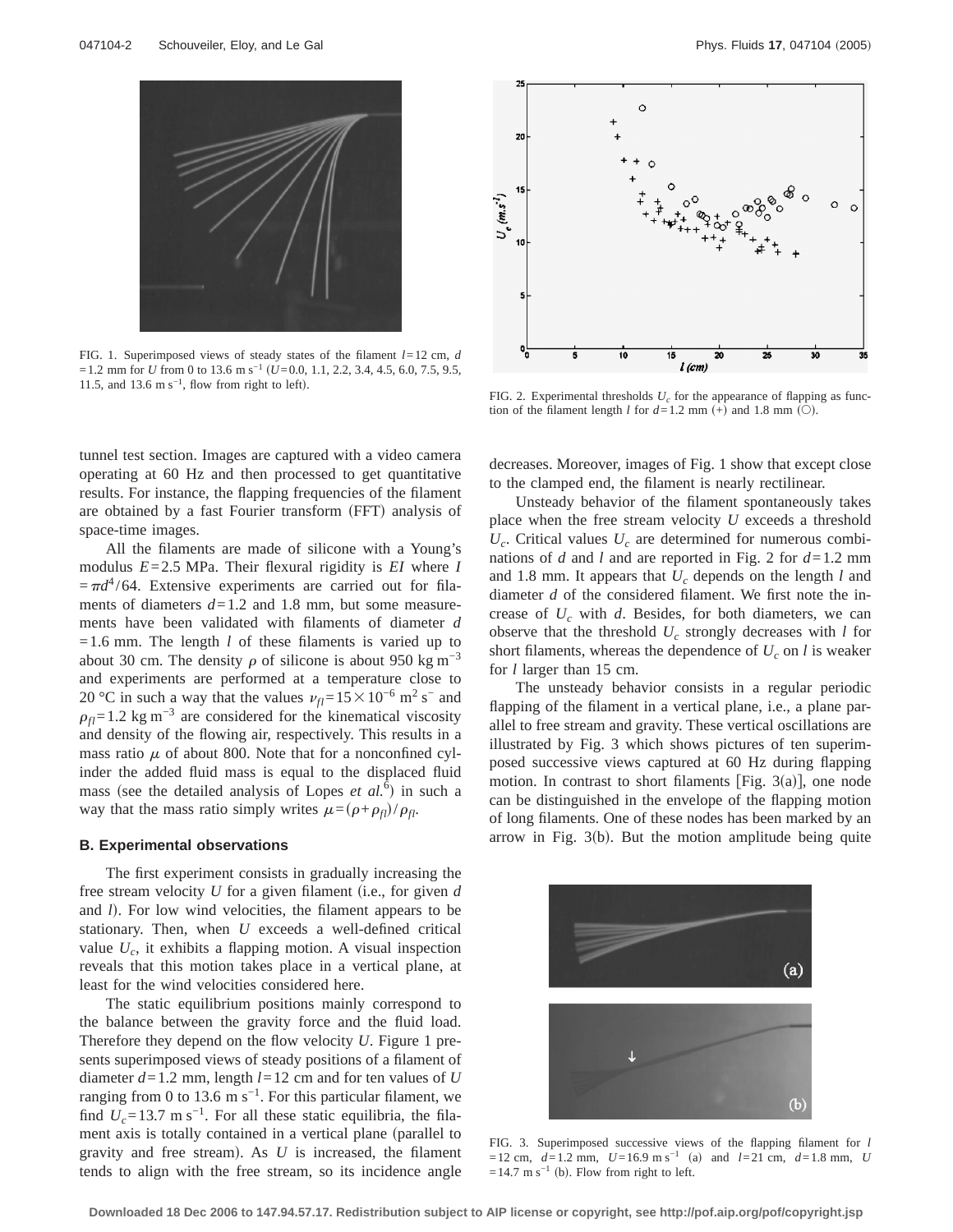

FIG. 4. Flapping frequency *f* as function of the free stream velocity *U* for *l*=12 cm ( $\bullet$ , $\odot$ ), *l*=16 cm ( $\blacktriangledown$ , *l*=20 cm ( $\Box$ , $\blacksquare$ ), *l*=24 cm ( $\Diamond$ , $\bullet$ ). Open and filled symbols are for  $d=1.2$  mm and  $d=1.8$  mm, respectively.

small, except at the free end, it was not always possible to determine precisely if one or more nodes are present along the filaments and consequently to measure accurately the boundary between zero- and one-node flapping.

The flapping of the filament is periodic. In Fig. 4, its frequency *f* is plotted as a function of *U* for various filaments. Frequency *f* is calculated by the spectral analysis of sequences of 360 images captured at 60 Hz. This gives a resolution of about  $0.17 \text{ s}^{-1}$ . The frequency is found to be constant along the filament. In Fig. 4, it appears that *f* increases with *U* and decreases for increasing *d* or *l*. Note also that plateaus are sometimes observed at threshold. As already mentioned and in contrast to the VIV where vibrations are mainly transverse to the free stream, and perpendicular to the gravity, in the present study strictly vertical, i.e., parallel to the gravity, oscillations are always observed at threshold.

# **III. THEORETICAL ANALYSIS**

# **A. Static equilibrium states**

We introduce the curvilinear coordinate *s* along the filament axis, with  $s=0$  at the free end and  $s=l$  at the upstream extremity. The incidence angle  $\theta(s)$  is the local angle between the free stream and the filament axis. We consider a



FIG. 5. Forces and moment acting on a steady filament element *ds*.  $\overline{a}$ 

small filament element *ds*; forces and moments acting on this small element are displayed in Fig. 5. They consist in a tension *T* and a shear *Q* in a cross section, a bending moment *M*, the gravity force, and the fluid dynamics load. We consider separately the inviscid force *F* and the viscous force of components *L* and *N*. *F*,*L*, and *N* are forces per unit length. We assume that a cross section of the straight filament remains plane during all deformations in such a way that the Bernoulli–Euler beam theory can be applied. Moreover, because no notable lengthening is detected during experiments, the center line of the filament is considered as inextensible.

The force balance for static equilibrium writes in the *s*-wise and transverse direction, respectively,

$$
\frac{dT}{ds} = L - (\rho - \rho_{fl})gA \sin \theta, \qquad (1)
$$

$$
\frac{dQ}{ds} = F + N - (\rho - \rho_{fl})gA \cos \theta.
$$
 (2)

The moment balance gives

$$
Q = \frac{dM}{ds} = EI \frac{d^2 \theta}{ds^2},\tag{3}
$$

where the second equality results from the expression of *M* given by the Bernoulli–Euler beam theory.

Because the curvature radius of the filament is very large relative to its diameter *d*, the flow is considered as locally two dimensional. Therefore, for both components *N* and *L* of the viscous force, we use the semiempirical expressions deduced by  $Taylor'$  from force measurements on a smooth circular cylinder set at various incidence angles in a wind:

$$
N = \frac{1}{2} \rho_{fl} dU^2 (C_D \sin^2 \theta + 4 \text{ Re}^{-1/2} \sin^{3/2} \theta), \tag{4}
$$

$$
L = \frac{1}{2} \rho_{fl} dU^2 (5.4 \text{ Re}^{-1/2} \cos \theta \sin^{1/2} \theta), \tag{5}
$$

where  $\text{Re} = U d/v_{fl}$  is the Reynolds number and the pressure drag coefficient  $C_D$  is treated as an adjustable parameter of the model.

The inviscid fluid dynamic force *F* is equal in magnitude but opposite to the rate of change of the fluid momentum. Using the expression deduced from an elongated-body potential flow theory by Lighthill, $\delta$  we find that

$$
F = -\rho_{fl} A U^2 \frac{d\theta}{ds} \cos^2 \theta, \tag{6}
$$

where  $\rho_f A$  is the added mass of fluid per unit length of filament (e.g., Lopes *et al.*<sup>6</sup>). Thus  $F$  is proportional to the filament curvature  $d\theta/ds$ . It results that the drag of a straight cylinder in a potential flow is zero, this is known as the d'Alembert's paradox.

At the clamped end the filament is maintained parallel to the wind so that

$$
\theta(s=l) = 0.\tag{7}
$$

Forces and moment acting on the free end cross section are supposed to be negligible giving

$$
T(s=0)=0,\t\t(8)
$$

**Downloaded 18 Dec 2006 to 147.94.57.17. Redistribution subject to AIP license or copyright, see http://pof.aip.org/pof/copyright.jsp**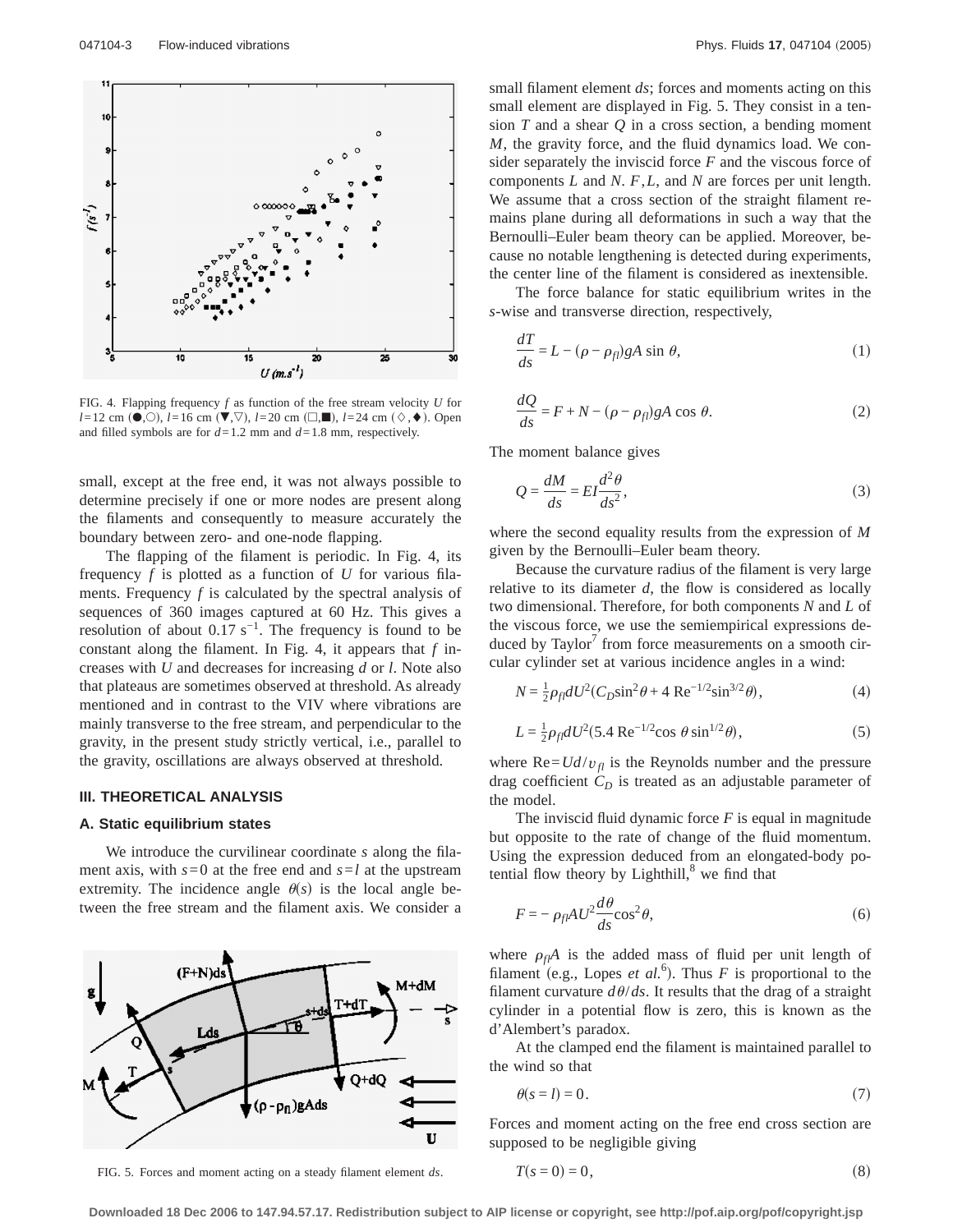

FIG. 6. Theoretical static equilibrium shapes of the filament calculated for  $C_D = 0.8$  (solid line) and  $C_D = 0.9$  (dashed line). Same conditions as experiments of Fig. 1.

$$
Q(s=0) = 0,\t\t(9)
$$

$$
M(s=0) = 0
$$
, i.e.,  $\frac{d\theta}{ds}(s=0) = 0$ . (10)

The above equation system  $(1)$ – $(3)$  together with the force expressions  $(4)$ – $(6)$  and the boundary conditions  $(7)$ – $(10)$  are solved numerically using a shooting method with a standard Runge–Kutta integration scheme. The shape  $\theta(s)$  of the filament axis is thus deduced as a function of the control parameter *U*. Calculations are repeated for various values of the only free parameter  $C_D$ . Results obtained for the same conditions as that of the experiments of Fig.  $1 \; (l)$  $=12$  cm and *U* from 0 to 13.6 m s<sup>-1</sup>) and calculated with  $C<sub>D</sub>=0.8$  and 0.9 are plotted in Fig. 6.

Beyond the qualitative agreement revealed by comparing Figs. 1 and 6, a systematic quantitative comparison between the experiments and the theory is performed to determine the suitable value of the drag coefficient  $C<sub>D</sub>$ . For this purpose, the incidence angle at the free end  $\theta(s=0)$  is used and experimental data are compared to the theoretical results obtained for various values of  $C<sub>D</sub>$ . The good agreement be-



FIG. 7. Experimental  $(+)$  and theoretical [with  $C_D = 0.8$  (solid line) and  $C_D$ =0.9 (dashed line)] values of the incidence angle at the free end  $\theta(s)$  $(1, 0)$ , for the filament  $l = 12$  cm and  $d = 1.2$  mm, as function of the free stream velocity *U*.



FIG. 8. Scheme of a filament element *ds* undergoing a small displacement  $y(s, t)$  from its static equilibrium position (dashed line).

tween theory and experiments is illustrated by the example in Fig. 7 where  $l = 12$  cm,  $d = 1.2$  mm, and  $C_p = 0.8$  and 0.9 for the calculations. It allows to validate Taylor's semiempirical expressions  $(4)$  and  $(5)$  used for the viscous fluid load. Comparisons are repeated for several combinations of *d*,*l*, and *U* and the best agreement is found for  $C_D$  ranging between 0.8 and 0.9. In the following these two values of the drag coefficient will be considered.

# **B. Linear stability analysis**

In contrast to VIV, the observed flapping motion results directly from an instability and not from a structural response to hydrodynamical forcing. Linear stability analysis of the static equilibrium positions is then performed to determine the theoretical critical values of the free stream velocity and flapping characteristics at, or close to, the threshold.

#### **1. Governing equation for small displacements**

We first derive the governing equation for the filament element *ds* undergoing a small displacement  $y(s, t)$  as seen in Fig. 8.  $y(s,t)$  is measured from the stationary position defined by  $\theta(s)$  the solution of Eqs. (1)–(3) at a given *U*. According to the experimental observations, only vertical motions are considered. In this case, the normal and tangential components of the fluid velocity relative to the filament are, respectively,

$$
v_N(s,t) = U \sin \theta + U \cos \theta \frac{\partial y}{\partial s} - \frac{\partial y}{\partial t},\tag{11}
$$

$$
v_T(s,t) = -U\cos\,\theta + \left(U\sin\,\theta - \frac{\partial y}{\partial t}\right)\frac{\partial y}{\partial s}.\tag{12}
$$

The incidence angle  $\theta_i$  between the free stream and the filament axis is then

$$
\theta_i = \theta + \frac{\partial y}{\partial s} - \frac{\cos \theta}{U} \frac{\partial y}{\partial t}.
$$
\n(13)

The structural damping of the filament material is neglected here in such a way that the forces and moment acting on the filament element are the same as listed in Sec. III A (see also Fig. 5). Therefore, to first order in *y*, Newton's second law projected onto the *y* direction writes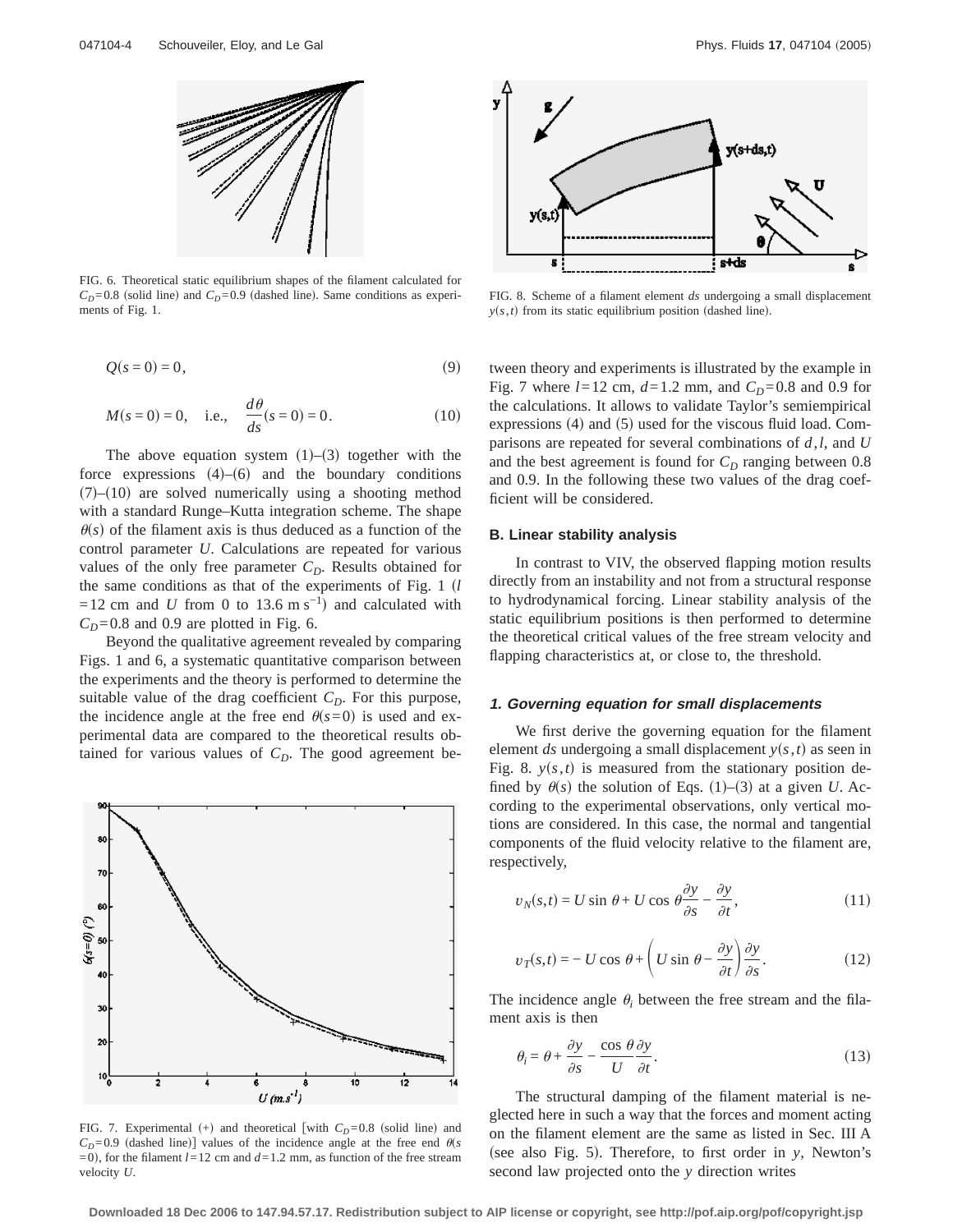$$
\rho A \frac{\partial^2 y}{\partial t^2} = \frac{\partial}{\partial s} \left( T \frac{\partial y}{\partial s} \right) + F + f + N + n - L \frac{\partial y}{\partial s} - \frac{\partial (Q + q)}{\partial s}
$$
  
-(\rho - \rho\_{fl}) gA \cos \theta, (14)

and moment balance is

$$
Q + q = \frac{\partial (M + m)}{\partial s} = EI \left( \frac{d^2 \theta}{ds^2} + \frac{\partial^3 y}{\partial s^3} \right),\tag{15}
$$

where upper case letters *T*,*Q*,*F*,*N*,*L*, and *M* denote the quantities (functions of *s* only), to order zero in *y*, given by the static equilibrium equations  $(1)$ – $(6)$ . Lower case letters *q*, *f* ,*n*, and *m* correspond to the supplementary terms appearing at first order in *y*, and are functions of *s* and *t*.

Combining the derivative of Eq.  $(15)$  with  $(2)$ , relation  $(14)$  becomes

$$
\rho A \frac{\partial^2 y}{\partial t^2} = \frac{\partial}{\partial s} \left( T \frac{\partial y}{\partial s} \right) + f + n - L \frac{\partial y}{\partial s} - EI \frac{\partial^4 y}{\partial s^4}.
$$
 (16)

The inviscid fluid force is  $(Lighthill<sup>8</sup>)$ 

$$
F_A = \rho_f \rho A \left( \frac{\partial}{\partial t} - U \cos \theta \frac{\partial}{\partial s} \right) v_N,
$$
\n(17)

where the normal velocity  $v_N(s, t)$  is given by (11); hence

$$
f = \rho_{fl} A \left( -\frac{\partial^2 y}{\partial t^2} + 2U \cos \theta \frac{\partial^2 y}{\partial t \partial s} + U^2 \cos \theta \sin \theta \frac{d\theta}{ds} \frac{\partial y}{\partial s} - U^2 \cos^2 \theta \frac{\partial^2 y}{\partial s^2} \right).
$$
 (18)

In Eq.  $(16)$  *n* is the first order term of expression  $(4)$  in which  $\theta$  has been replaced by the incidence angle  $\theta_i$  given by (13) and *U* by  $(v_N^2 + v_T^2)^{1/2}$  where the two velocity components are given by  $(11)$  and  $(12)$ . It results that

$$
n = \frac{1}{2} \rho_{fl} dU^2 \left[ (C_D \sin 2\theta + 6 \text{ Re}^{-1/2} \cos \theta \sin^{1/2} \theta) \Psi + (2C_D \sin^2 \theta + 6 \text{ Re}^{-1/2} \sin^{1/2} \theta) \frac{u}{U} \right],
$$
 (19)

where  $\Psi = (\partial y / \partial s) - (\cos \theta / U)(\partial y / \partial t)$  and  $u/U = -(sin \theta/U) \partial y/\partial t$ .

An equation similar to (16) has been derived by Païdoussis $^{9,10}$  to describe the small lateral motions of a filament in an axial flow, i.e., small displacements around the static equilibrium state  $\theta(s) = 0$  for all *s* between 0 and *l*. In this case, and contrary to the present configuration, the governing equation  $(16)$  can be linearized with respect to the (small) incidence angle  $\theta$ . This situation has been extensively studied and references can be found in the recent series of papers by Païdoussis and co-workers (Païdoussis *et al.*,<sup>5</sup> Lopes *et al.*,<sup>6</sup> Semler *et al.*<sup>11</sup>).

Moreover, it should be pointed out that, for the lengths considered here, the filaments in static equilibrium are rectilinear on most of their length, specially close to the flapping threshold (Figs. 1 and 6). Hence, in the following we restrict our stability analysis to a filament having a constant incidence angle equal to the value at free end  $\theta(s=0)$ . From Eqs.  $(1)$  and  $(5)$ , a linear variation of the tension *T* along the filament results.

## **2. Results and comparisons**

For the analysis we consider periodic perturbations of the form

$$
y(s,t) = \text{Re}[Y(s)e^{i\omega t}],
$$
\n(20)

where  $\omega$  is a complex frequency.

Assuming the filament is initially rectilinear (i.e.,  $\theta$  is constant therefore  $T$  is linear in  $s$ ) and using the filament length *l* to make the spatial variables dimensionless (let  $\xi$  $= s/l$  and  $\eta = Y/l$  the governing equation for small displacements  $(16)$  becomes

$$
\frac{d^4\eta}{d\xi^4} + a\frac{d^2\eta}{d\xi^2} + b\xi\frac{d^2\eta}{d\xi^2} + (c_1 + i\omega c_2)\frac{d\eta}{d\xi} + (\omega^2 e_1 + i\omega e_2)\eta = 0,
$$
\n(21)

where the coefficients  $a, b, c_1, c_2, e_1$ , and  $e_2$  depend nonlinearly on  $U$  and  $\theta$ , their expressions are given in the Appendix. A dramatic simplification occurs when  $\theta=0$ , which corresponds to the classical case of a filament in an axial flow (e.g., see the work of Païdoussis $9,10$ ). For the situation considered here, the coefficient  $c_1$  is nonzero; this induces a new destabilizing term whose effect has never been into account before. The boundary conditions at the clamped end,  $\xi=1$ , are

$$
\eta = \frac{d\eta}{d\xi} = 0,\tag{22}
$$

and at the free end,  $\xi=0$ , are

$$
\frac{d^2\eta}{d\xi^2} = \frac{d^3\eta}{d\xi^3} = 0.
$$
\n(23)

To solve the whole governing equation  $(21)$  we use a Galerkin method involving the eigenfunctions  $\phi_i(\xi)$  of the filament without flow. This is applicable because we assume that the fluid load is negligible at the free end in such a way that the boundary conditions  $(22)$  and  $(23)$  are identical with or without flow. Then, the method consist to approximate the filament displacement  $\eta(\xi)$  by the truncated series

$$
\eta(\xi) = \sum_{i=1}^{n} a_i \phi_i(\xi),\tag{24}
$$

where

$$
\phi_i(\xi) = \frac{\text{ch } k_i(1-\xi) - \cos k_i(1-\xi)}{\text{ch } k_i + \cos k_i} - \frac{\text{sh } k_i(1-\xi) - \sin k_i(1-\xi)}{\text{sh } k_i + \sin k_i}.
$$
\n(25)

From the boundary conditions  $(22)$  and  $(23)$  we deduce that to obtain nontrivial solutions, the wavenumbers  $k_i$  must verify cos  $k_i$ ch  $k_i$ =−1. Relations (24) and (25) are substituted into the governing equation  $(21)$ , and then the resulting equation is projected onto the free modes  $\phi_i$ . The complex eigen-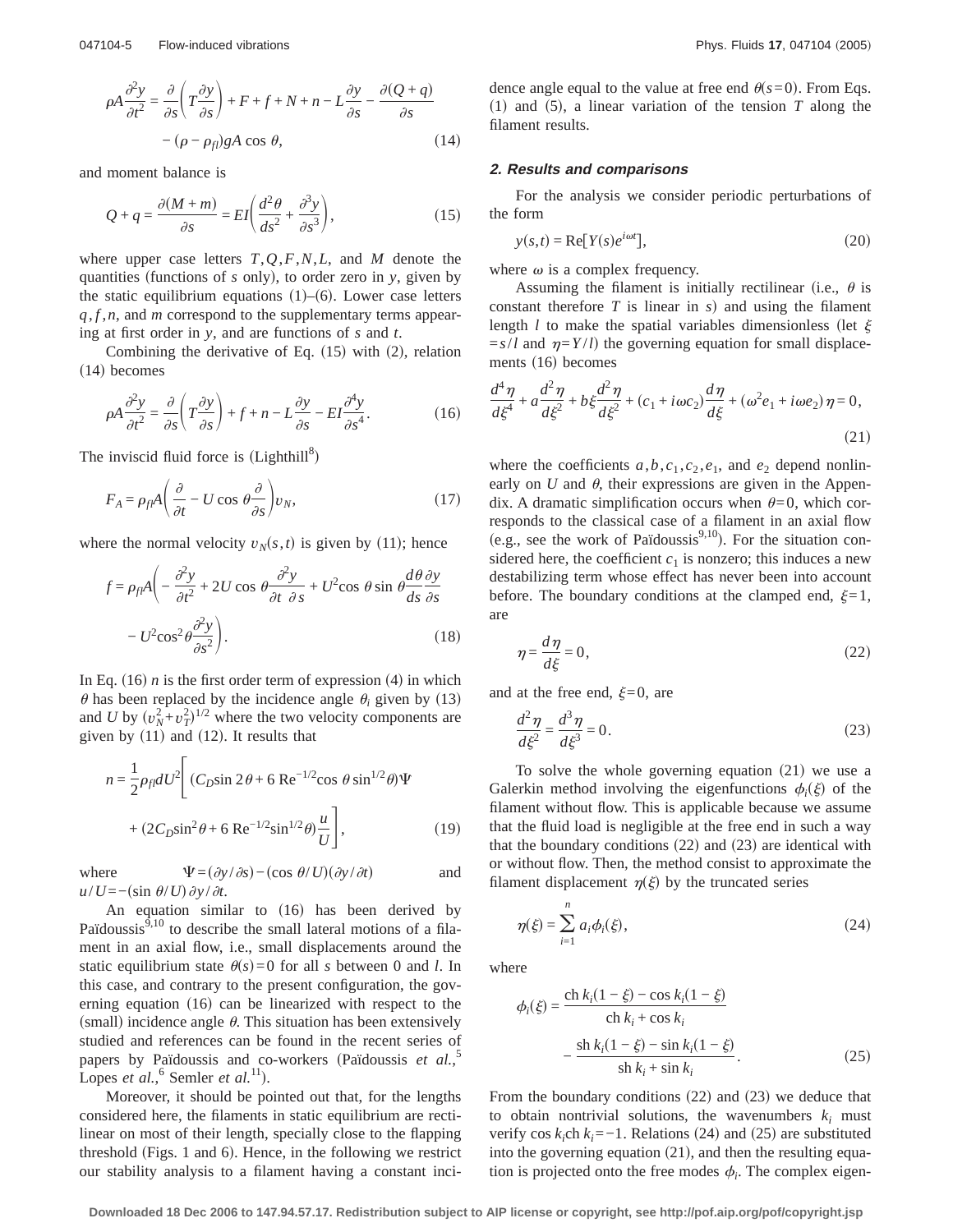

FIG. 9. Experimental (+) and theoretical [Galerkin approximation with  $C_D=0.8$  (solid line) and  $C_D=0.9$  (dashed line)] values of the critical velocity  $U_c$  as function of the length *l* for the filament of diameter  $d=1.2$  mm (a) and  $d=1.8$  mm (b).

frequencies  $\omega$  are then determined from the solvability condition of the linear system that is obtained. Each eigenfrequency  $\omega$  corresponds to a specific eigenmode of the instability, made of a combination of the free modes  $\phi_i$ . The real part Re $\lceil \omega \rceil$  is the angular frequency  $2\pi f$  and its temporal growth rate is given by  $-\text{Im}[\omega]$ . It follows that a negative value of Im $\lceil \omega \rceil$  for at least one mode is indicative of a flapping instability of the filament. The computations are repeated with an increasing number  $n$  of modes in  $(24)$  in order to ensure the convergence of the solution with a good enough accuracy. The theoretical results in Figs. 9 and 10 are obtained with  $n=23$  resulting in angular frequencies Re $[\omega]$  and growth rates  $-\text{Im}[\omega]$  evaluated with an accuracy better than 0.2 s<sup>-1</sup> for *l*=35 cm, and better than 0.1 s<sup>-1</sup> for *l* < 20 cm. For shorter filaments the convergence could be achieved with a decreasing number of modes (typically  $n < 10$  for *l*  $<$ 10 cm).



FIG. 10. Comparison of experimental and theoretical values of the flapping frequency  $\omega$ . Experiments:  $l=12$  cm and  $d=1.2$  mm (O),  $l=20$  cm and  $d$  $=1.2$  mm ( $\square$ ),  $l=12$  cm and  $d=1.8$  mm ( $\bullet$ ). Theory:  $l=12$  cm, *d*  $=1.2$  mm,  $C_D = 0.8$  (solid line) and  $C_D = 0.9$  (dashed line);  $l = 20$  cm, *d*  $=1.2$  mm,  $C_D = 0.8$  (dotted line);  $l=12$  cm,  $d=1.8$  mm,  $C_D = 0.8$  (dash-dot line).

The theoretical values for the critical velocity  $U_c$  are plotted in Fig. 9 as a function of the filament length *l* for the diameters  $d=1.2$  mm [Fig. 9(a)] and 1.8 mm [Fig. 9(b)]. A comparison with experimental results is also shown and reveals in both cases a good qualitative and quantitative agreement. It is noteworthy that this agreement is obtained without adjustable parameter. However, a slight shift of the calculated curves towards the lower length values can be noted. This may be due to the fact that the filament is considered as rectilinear on its whole length *l* whereas the actual rectilinear part is shorter.

The instability mode destabilized at the threshold  $U_c$  depends on the filament length *l*. Thus, the characteristic lobes of the theoretical curves  $U_c(l)$  in Fig. 9 correspond to various instability modes that differ in their shapes and frequencies. Note that these instability modes are combinations of the Galerkin modes  $\phi_i$  (and should not be confused with them).

Theoretical and experimental measurements of flapping frequencies are also compared in Fig. 9 for three filaments  $(l=12 \text{ and } 20 \text{ cm for } d=1.2 \text{ mm}, l=12 \text{ cm for } d=1.8 \text{ mm}.$ In all cases, and although they are of the same order of magnitude, we note that the frequencies predicted by the model are systematically overestimated when compared to the experimental results. In the same manner, their dependence with the filament length, as it is observed during the experiments, is not fully recovered by the model. Nevertheless, qualitative agreements can be found such as the dependence of the frequency  $\omega$  on the free stream velocity  $U$ which is predicted with a very good approximation. Also, when considering results for filaments of a given length (*l*  $=12$  cm) but of different diameters ( $d=1.2$  and 1.8 mm) we can see that, in agreement with the experimental observations, the theory gives a flapping frequency  $\omega$  that decreases as *d* is increased.

# **IV. DISCUSSIONS AND CONCLUSION**

## **A. Effect of mass ratio**

Although the mass ratio  $\mu$  has not been varied in the present experiments, a comparison with the recent study of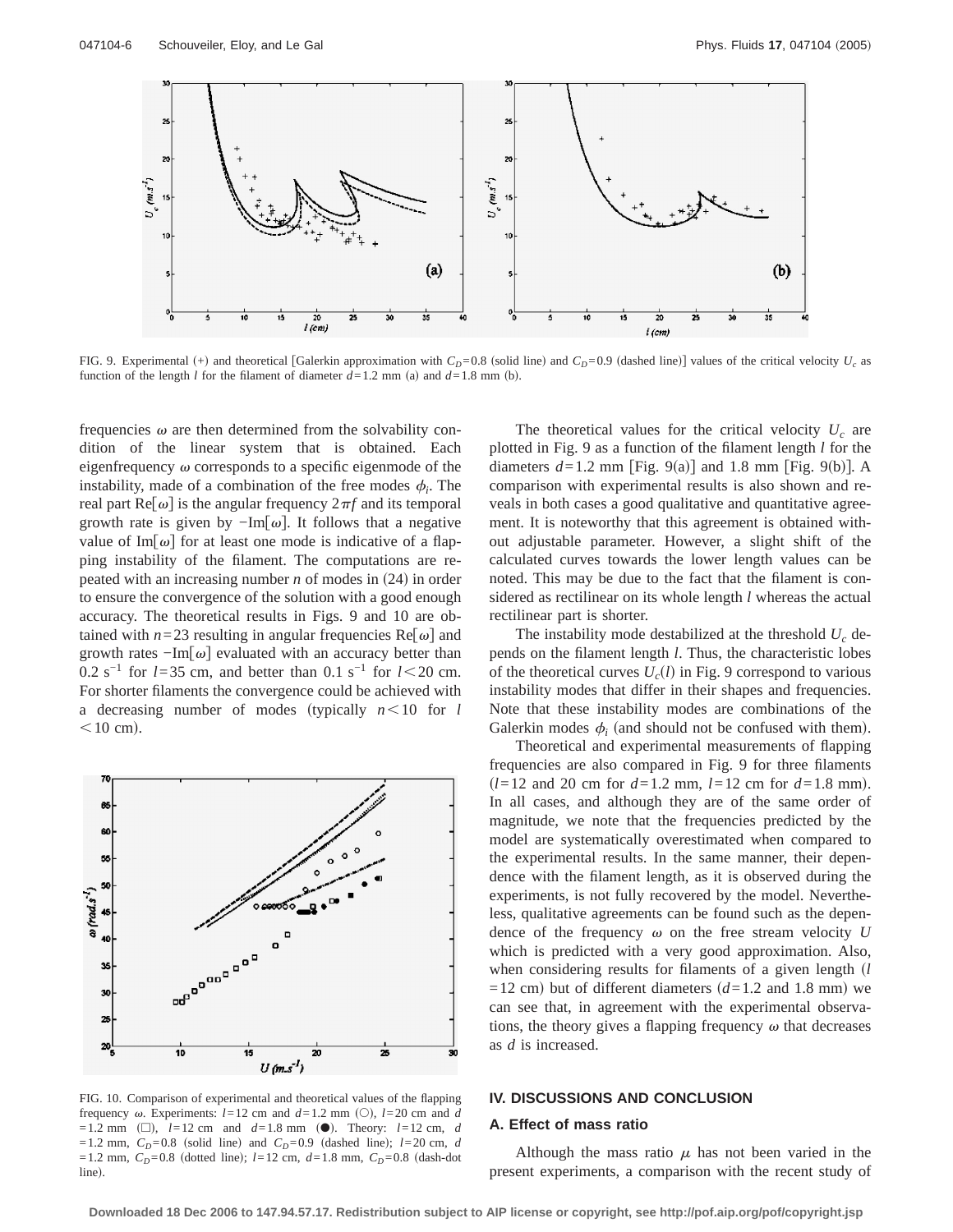

FIG. 11. Flapping frequency  $\omega$  for increasing  $(\triangle)$  and decreasing  $(\blacktriangledown)$  free stream velocity  $U$  ( $l=20$  cm,  $d=1.2$  mm).

Facchinetti *et al.*<sup>4</sup> invalidates a VIV scenario to interpret our observations. These authors present indeed results on a freely hanging flexible cable of aspect ratio *l*/*d*=250, towed in a water tank with a mass ratio  $\mu$  of about 2.07. They report the observations of waves propagating along the cable and consisting in traveling transverse (i.e., perpendicular to the free stream) displacements of the cable. These waves appear as soon as the Reynolds number  $\text{Re} = U d/v$  exceeds the critical value of the appearance of the vortex shedding (of about  $50$ ) and consequently are locked on these vortex shedding. These are evidences that these waves are excited by the periodic vortex shedding and a model of these VIV emphasizes the resonance of the structure with the periodic fluid loading.

In contrast, for the same aspect ratio (a filament with *l*  $=$  30 cm and  $d=1.2$  mm, for instance, resulting in an aspect ratio *l/d* of 250) we observe a critical value  $Re<sub>c</sub> \approx 610$  (see Fig. 2) with vertical displacements of the filament. This flapping frequency appears clearly not to be locked on the vortex shedding frequency that would correspond to a Strouhal number  $St = fd/U$  of 0.21 (see, e.g., the recent review by Norberg<sup>12</sup>), while St is only of about  $4 \times 10^{-3}$  for the flapping oscillations (considering the total excursion of the free end of the filament instead of the filament diameter as length scale, we obtain a Strouhal number of order  $10^{-1}$ ; in this estimation, the incidence of the filament versus the flow has been taken into account with the cosine correction proposed by Williamson.<sup>13</sup> Therefore the flow-induced vibrations presented here appear to be clearly of a different nature that of the classical VIV. Our theoretical study shows that the flapping of the filaments results directly from a loss of stability of the filament stationary states under the action of external steady forces. Besides, this is also consistent with the VIV models (e.g., see the work by Facchinetti  $et al.<sup>4</sup>$ ) that predict the narrowing of the synchronization domain when the mass ratio is increased. In our case, the VIV resonance domain is negligibly small and cannot be invoked to explain our observations.

## **B. Beyond the linear regime**

Finally we should also mention that our experiments show that the transition from a static state to flapping exhibits hysteresis and bistability. Actually, when experiments, as described in Sec. II B, are repeated with a decreasing velocity *U*, the flapping motion persists up to a value  $U_{c−}$  lower than *Uc*. This is illustrated in Fig. 11 that shows the angular frequency of the flapping for increasing and decreasing *U*, for the filament  $d=1.2$  mm and  $l=20$  cm. While flapping appears at a critical value  $U_c$  of the wind velocity between 9.4 and 9.6 m s<sup>-1</sup>, it is maintained to  $U_{c-}$  between 8.7 and 8.9 m s−1 when *U* is decreased.

In the bistability domain  $[U<sub>c</sub>$ ,  $U<sub>c</sub>$ ], the filament can easily be forced to either a static state or flapping by external perturbations. For  $U \leq U_{c-}$  and  $U > U_c$  all attempts to change the spontaneous state of the filament are fruitless. Such an hysteretical cycle has also been observed in numerous flowinduced vibration problems as for in experiments on a filament in an axial flow (Païdoussis *et al.*<sup>5</sup>) or in a flowing soap film (Zhang *et al.*<sup>14</sup>). This bistability is supposed to be responsible for the dispersion of the experimental critical velocities observed in Fig. 2.

## **C. Conclusion**

Observations of flow-induced vibrations for a filament freely hanging in a vertical plane are reported. In contrast to low mass ratio situation, no VIV have been observed. The persistence of steady states up to Reynolds number of several hundreds, results in the appearance of another kind of instability where the filaments oscillate in the vertical plane. We have shown that this flapping results from a loss of stability of the filament static equilibrium states under the action of the steady fluid flow loads. Our theoretical results confirm the appearance of this instability and, in particular, the threshold values for its observation. The different characteristics of the flapping are also correctly predicted by the model and, in particular, the exchanges between different flapping modes when the length of the filaments is increased. Finally, a strong nonlinear behavior with the existence of a bistable regime has been detected experimentally. This would demand a nonlinear theoretical analysis in order to describe the saturation of flapping amplitude as *U* is increased and the observed hysteretical behavior at threshold.

# **APPENDIX**

Expressions of the coefficients of Eq.  $(21)$ :

$$
a = \frac{l^2}{EI} \rho_{fl} AU^2 \cos^2 \theta,
$$
  
\n
$$
b = -\frac{l^3}{EI} [L + (\rho - \rho_{fl}) gA \sin \theta],
$$
  
\n
$$
c_1 = -\frac{l^3}{EI} \bigg[ (\rho - \rho_{fl}) gA \sin \theta + \frac{1}{2} \rho_{fl} dU^2 (C_D \sin 2\theta + 6 \text{ Re}^{-1/2} \cos \theta \sin^{1/2} \theta) \bigg],
$$